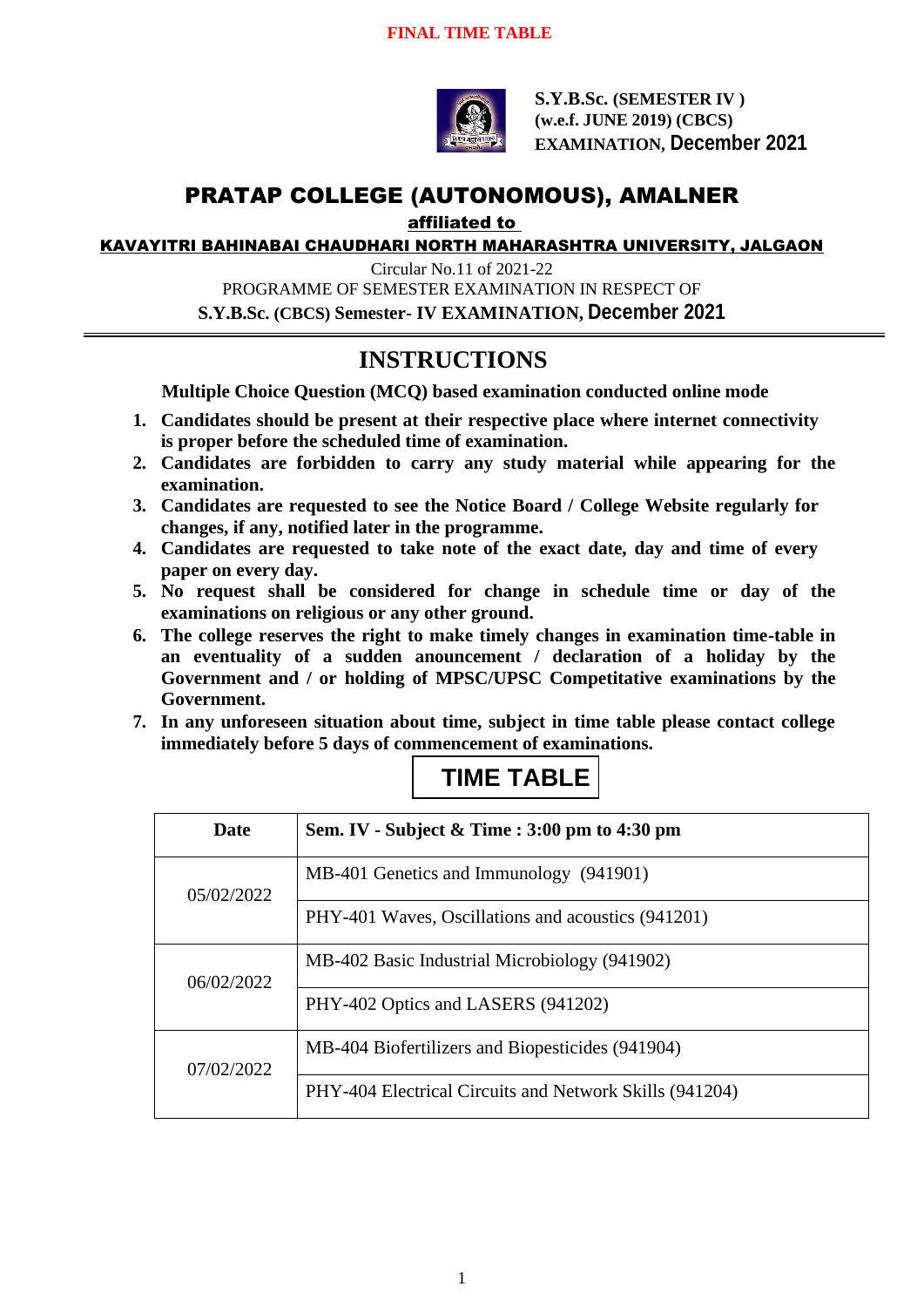#### **S.Y.B.Sc. (SEMESTER IV ) (w.e.f. JUNE 2019) (CBCS) EXAMINATION, December 2021**

| <b>Date</b> | Sem. IV - Subject & Time : 3:00 pm to 4:30 pm                    |
|-------------|------------------------------------------------------------------|
| 08/02/2022  | CH-401Physical And Inorganic Chemistry (941301)                  |
|             | CS-401 Data Structure II (942401)                                |
| 09/02/2022  | CH-402 Organic and Inorganic Chemistry (941302)                  |
|             | $CS-402$ Programming in $C++$ -II (942402)                       |
| 10/02/2022  | CH-404 Advanced Analytical Chemistry (941304)                    |
|             | CS-404 Network Security (942404)                                 |
| 11/02/2022  | ELE-401 Digital Communication (942201)                           |
|             | ZOO-401 Genetics (941401)                                        |
| 12/02/2022  | ZOO-402 Evolutionary Biology (941502)                            |
|             | ELE-402 Microprocessor 8086 & Interfacing (942202)               |
| 13/02/2022  | ELE-404 MATLAB programming in Electronic (942204)                |
|             | ZOO-404 Medical Diagnostics (941504)                             |
| 14/02/2022  | BOT-401 Plant Embryology (941401)                                |
|             | MTH-401 Complex Variables (941101)                               |
| 15/02/2022  | BOT-402 Plant Metabolism (941402)                                |
|             | MTH-402-A) Differential Equations (941121)                       |
|             | MTH-402-B) Differential Equations and Numerical Methods (941122) |
| 16/02/2022  | BOT-404 Nursery and Gardening (941404)                           |
|             | MTH-404 Vector Calculus (941104)                                 |
| 17/02/2022  | ST-401 Probability Distributions-II (941701)                     |